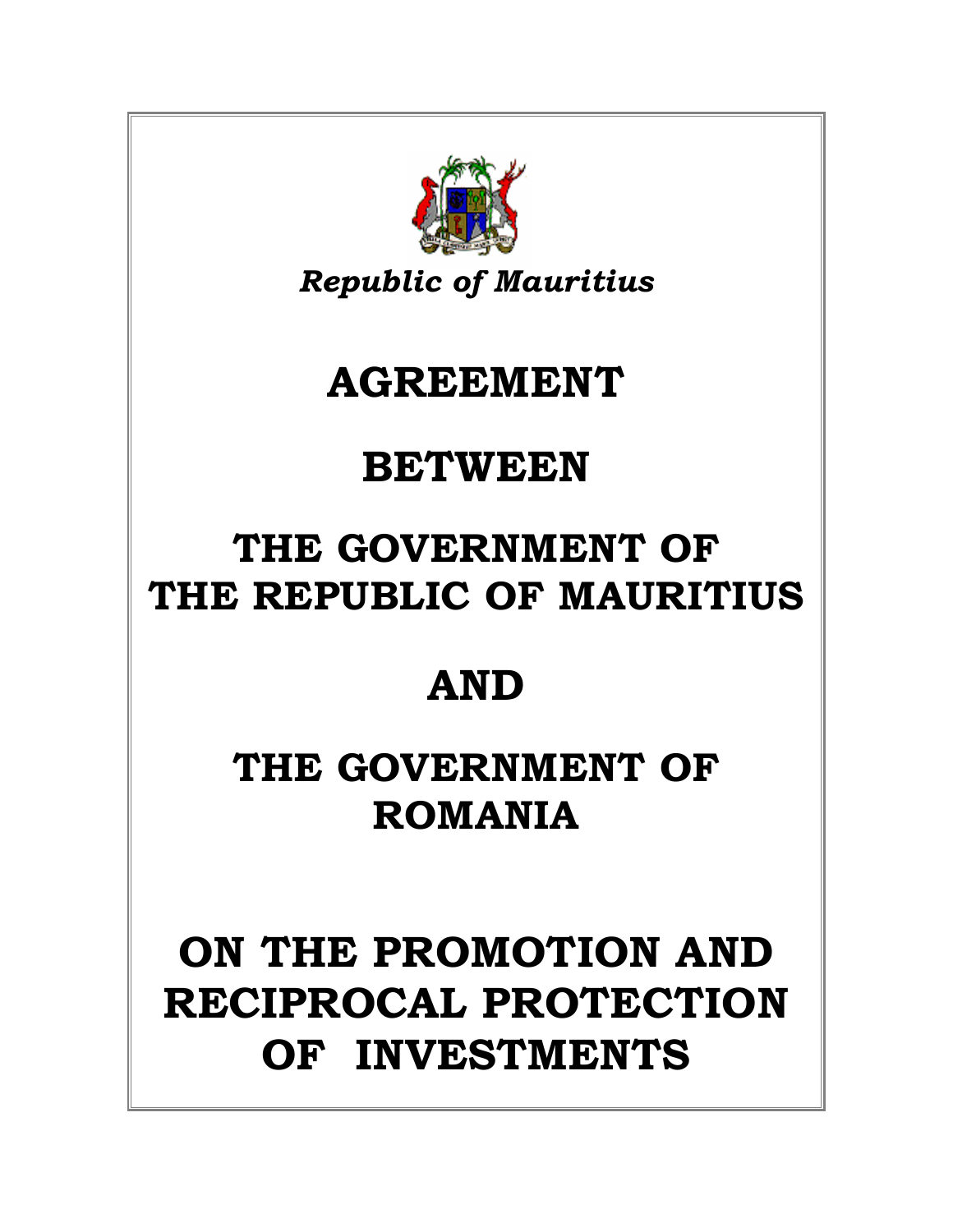**The Government of the Republic of Mauritius and the Government of Romania** hereinafter referred to as the "Contracting Parties",

**DESIRING** to intensify economic cooperation to the mutual benefit of both States,

**INTENDING** to create and maintain favourable conditions for investments by investors of the State of one Contracting Party in the State territory of the other Contracting Party,

**RECOGNIZING** that the promotion and reciprocal protection of investments on the basis of the present Agreement will be conducive to the stimulation of business initiative and will increase prosperity in both States,

**AWARE** of the need to establish an adequate juridical framework which settles and guarantees the promotion and reciprocal protection of investments between both States,

**HAVE AGREED** as follows :

#### **ARTICLE 1**

#### **DEFINITIONS**

For the purpose of this Agreement :

- (1) The term "investor" refers with regard to either Contracting Party, the following subjects who made investments in the State territory of the other Contracting Party, in accordance with this Agreement:
	- (a) natural persons who, according to the law of the State of that Contracting Party, are considered to be its citizens;
	- (b) legal persons, including companies, corporations, business associations and other organizations, which are constituted or otherwise duly organized under the law of the State of that Contracting Party and have their seat and economic activities in the State territory of that same Contracting Party.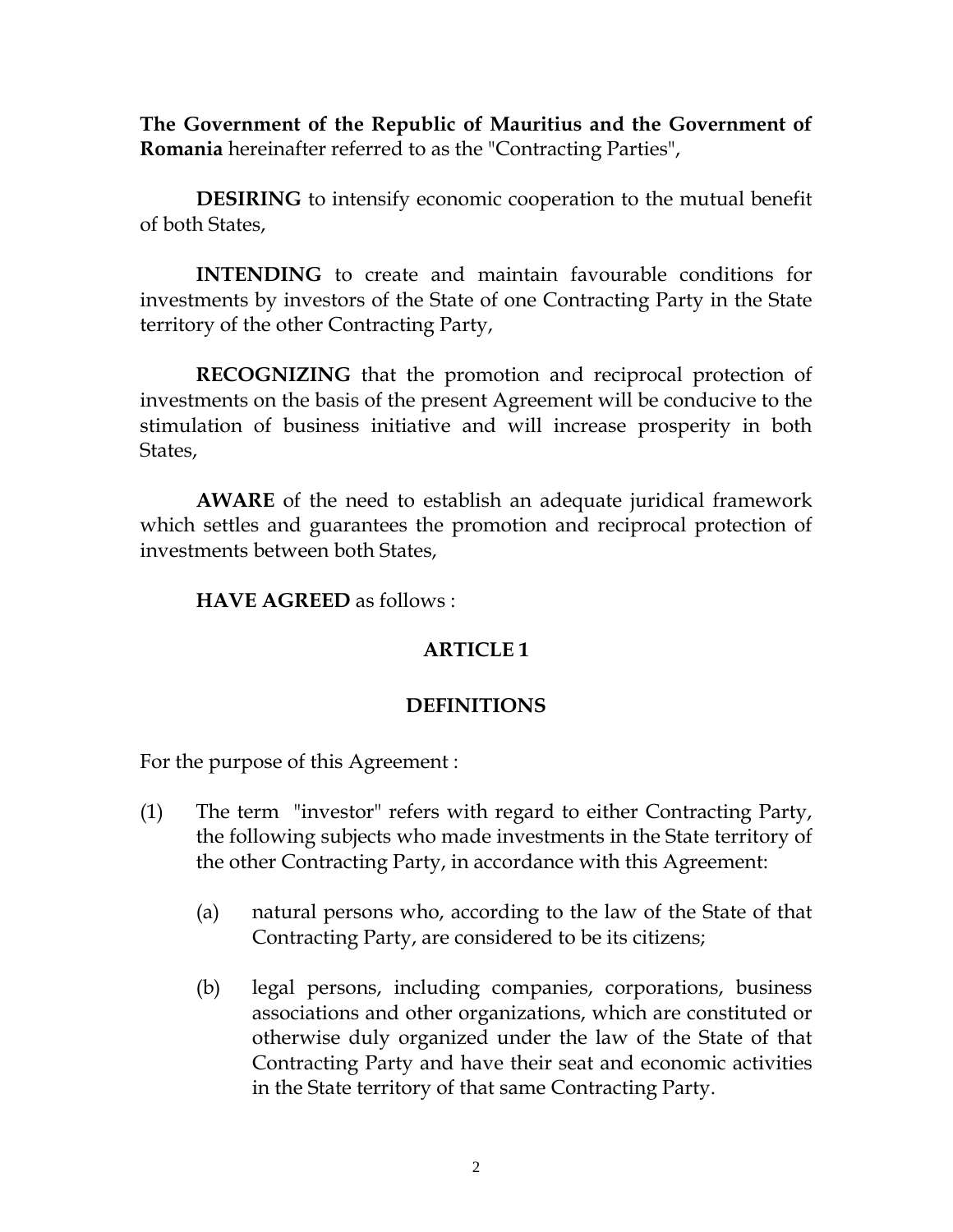- (2) The term "investment" shall mean every kind of assets invested by investors of the State of one Contracting Party in the State territory of the other Contracting Party, in accordance with the national laws and regulations of the latter, and include particularly, but not exclusively :
	- (a) movable and immovable property, as well as any other rights in rem, such as servitudes, mortgages, liens, pledges;
	- (b) shares, parts or any other kind of participation in companies;
	- (c) claims to money or to any rights to any performance having an economic value;
	- (d) intellectual property rights, such as copyrights, patents, industrial designs or models, trade or service marks, trade names, know-how and goodwill, as well as other similar rights recognized by the national laws of the Contracting Parties ;
	- (e) concessions under public law, including concessions to search for, extract or exploit natural resources, as well as all other rights given by law, by contract or by decision of the authority, in accordance with the law.

Any alteration of the form in which assets are invested or reinvested shall not affect their character as investment.

(3) The term "returns" means the amounts yielded by an investment and in particular, though not exclusively, includes profits, dividends, interests, capital gains, royalties, management and technical assistance or other fees, irrespective of the form in which the return is paid.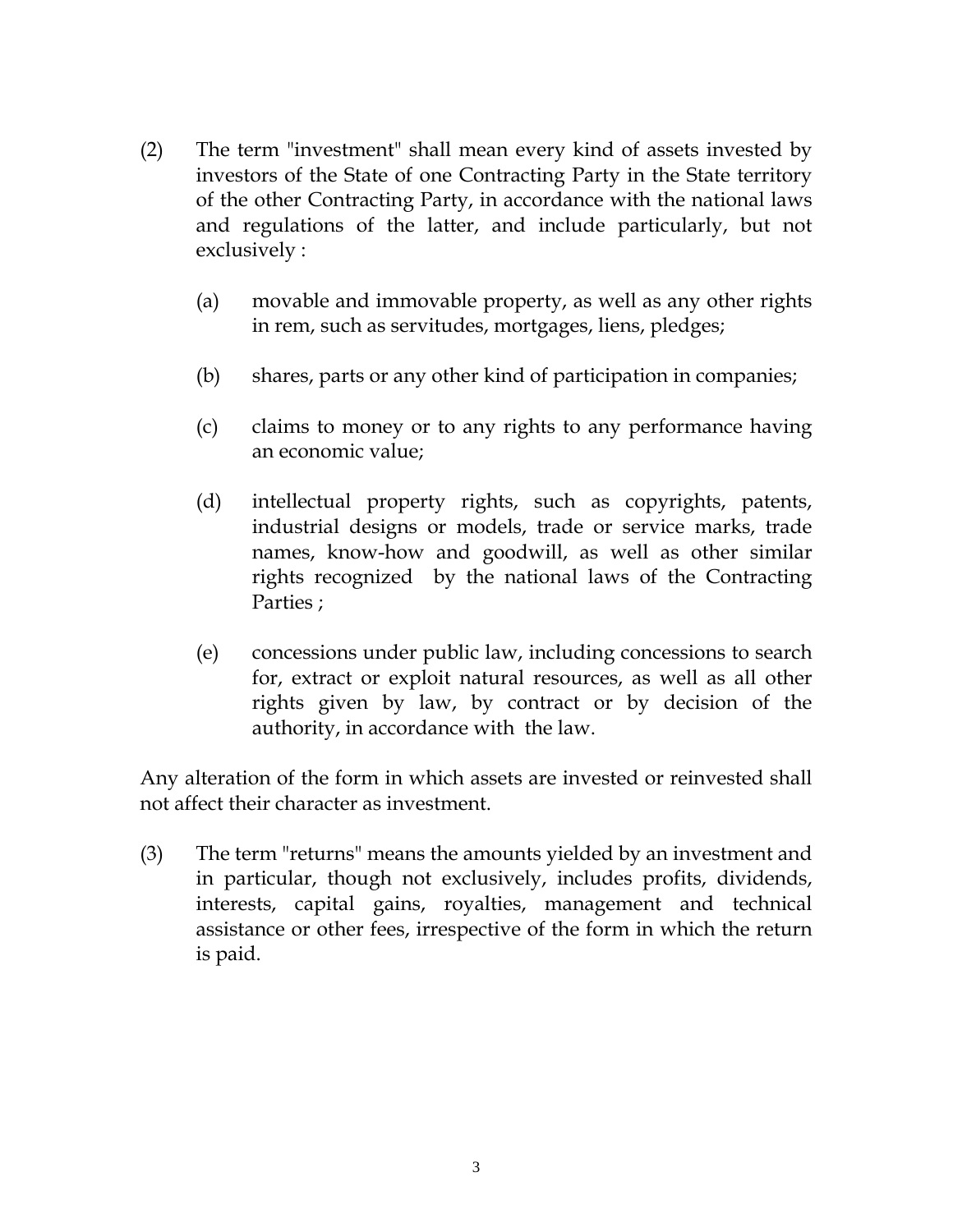- (4) The term "territory" means:
	- in respect of Romania, the territory of Romania, including its territorial sea and the airspace above its territory and its territorial sea over which Romania exercises its sovereignty, as well as the contiguous zone, continental shelf and exclusive economic zones over which Romania exercises its jurisdiction, respective sovereign rights, in accordance with its legislation and international law ;
	- in respect of the Republic of Mauritius, all the territories and islands which, in accordance with the laws of Mauritius constitute the State of Mauritius, the territorial sea of Mauritius and any area outside the territorial sea of Mauritius which in accordance with international law has been or may hereafter be designated, under the laws of Mauritius, as an area, including the continental shelf, within which the rights of Mauritius with respect to the sea, sea-bed and sub-soil and their natural resources may be exercised.

#### **PROMOTION AND ADMISSION**

- (1) Each Contracting Party shall, in its State territory, promote as far as possible investments made by investors of the other Contracting Party and admit such investments in accordance with its national laws and regulations. However, this Agreement shall not prevent a Contracting Party from applying restrictions of any kind or taking any other action to protect its essential security interests or public health or to prevent diseases or pests in animals or plants.
- (2) When a Contracting Party shall have admitted an investment made in its State territory by investors of the other Contracting Party, it shall, in accordance with its national laws and regulations, grant the necessary permits in connection with such an investment, including authorizations for engaging top managerial and technical personnel of their choice, regardless of citizenship.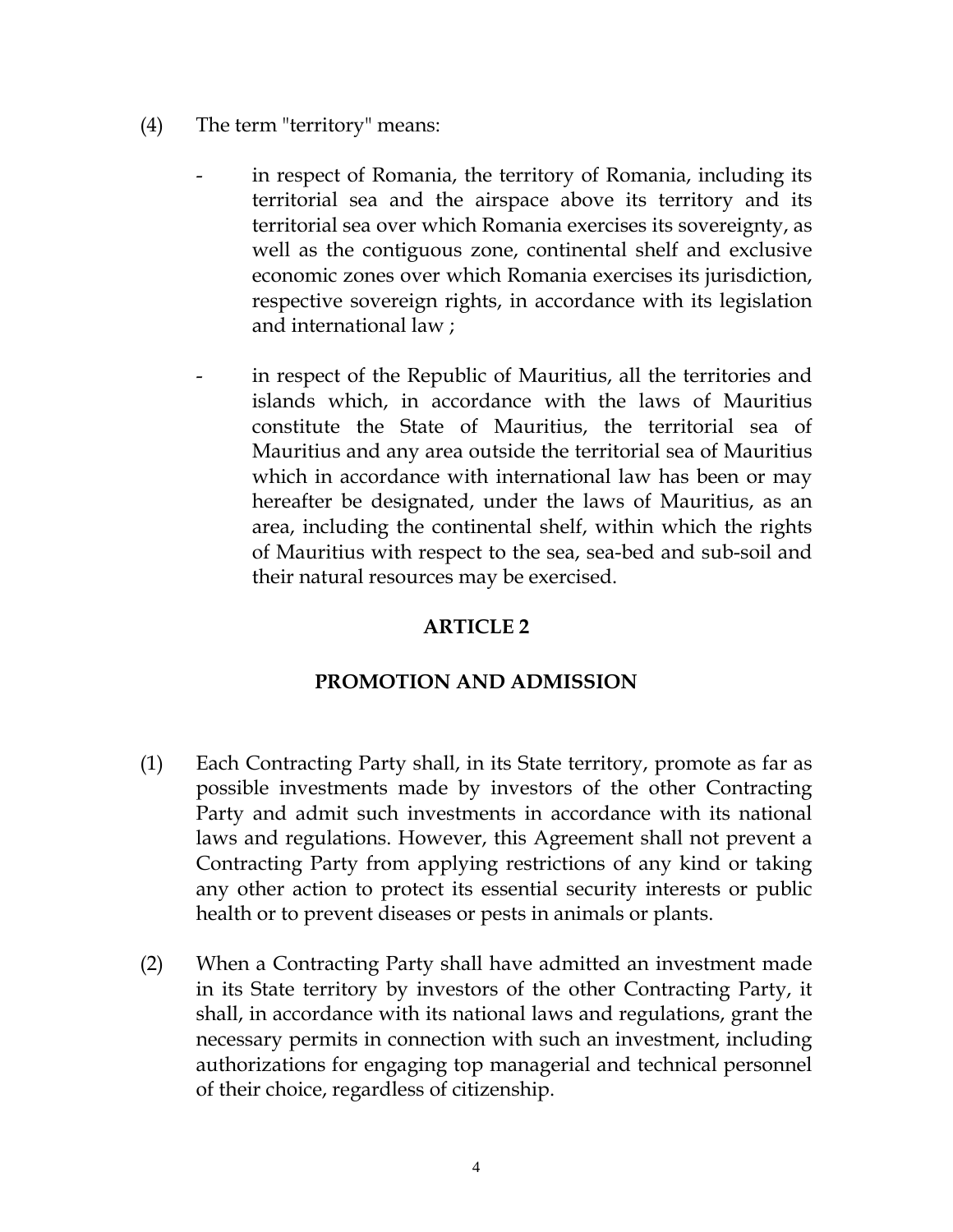#### **PROTECTION AND TREATMENT**

- (1) Each Contracting Party shall protect within its State territory, investments made in accordance with its national laws and regulations by investors of the other Contracting Party and shall not impair by unreasonable or discriminatory measures the management, maintenance, use, enjoyment, extension, sale or liquidation of such investments. In particular, each Contracting Party or its competent authorities, shall issue the necessary authorizations mentioned in Article 2, paragraph (2) of this Agreement.
- (2) Each Contracting Party shall ensure fair and equitable treatment within its State territory to investments and returns on the investments of the investors of the other Contracting Party. This treatment shall not be less favourable than that granted by each Contracting Party to the investments made within its State territory by investors of any third State.
- (3) The most favoured nation treatment shall not be construed so as to oblige a Contracting Party to extend to the investors and investments of the other Contracting Party the advantages resulting from any existing or future customs or economic union, a free trade area or regional economic organization, to which either of the Contracting Parties is or becomes a member. Nor shall such treatment relate to any advantage which either Contracting Party accords to investors of a third State by virtue of a double taxation agreement or other agreements on a reciprocal basis regarding tax matters or to special advantages to foreign development finance institutions operating in the State territory of the other Contracting Party for the exclusive purpose of development assistance through mainly nonprofit acivities.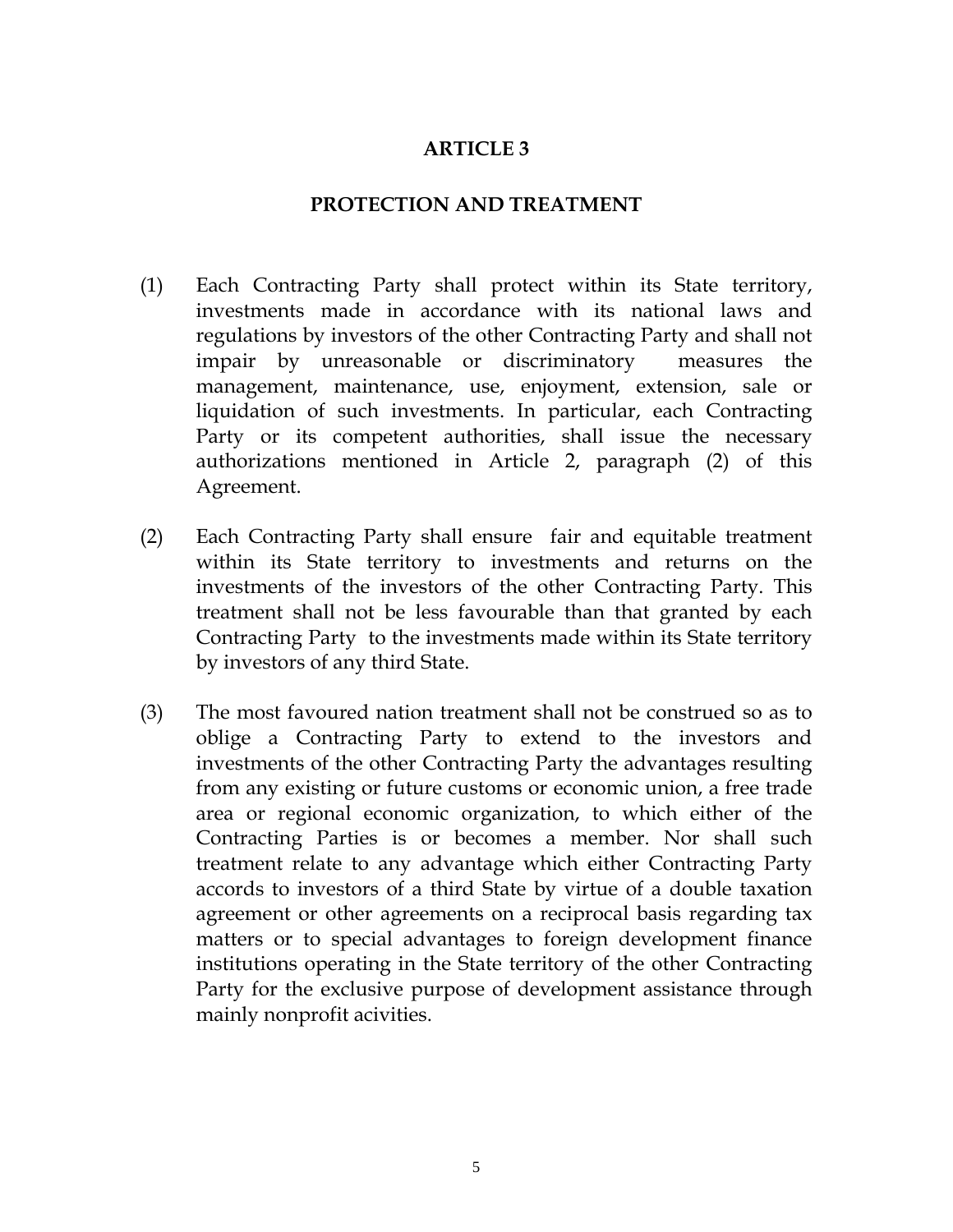#### **FREE TRANSFER**

- (1) Each Contracting Party in whose State territory investments have been made by investors of the other Contracting Party, shall grant those investors the free transfer of the payments relating to these investments, particularly of :
	- (a) capital and additional funds required for maintenance and enlargement of the investment;
	- (b) returns according to Article 1, paragraph (3) of this Agreement;
	- (c) amounts relating to loans incurred, or other contractual obligations undertaken, for the investment;
	- (d) proceeds accruing from the total or partial sale, alienation or liquidation of an investment;
	- (e) any compensation owed to an investor by virtue of Article 5 of the Agreement.

The transfers shall be effected without delay in convertible currency.

(2) Notwithstanding the provisions of paragraph (1) of the present Article, either Contracting Party may, in exceptional financial or economic circumstances, impose such exchange restrictions in accordance with its national laws and regulations and in conformity with the Articles of Agreement of the International Monetary Fund.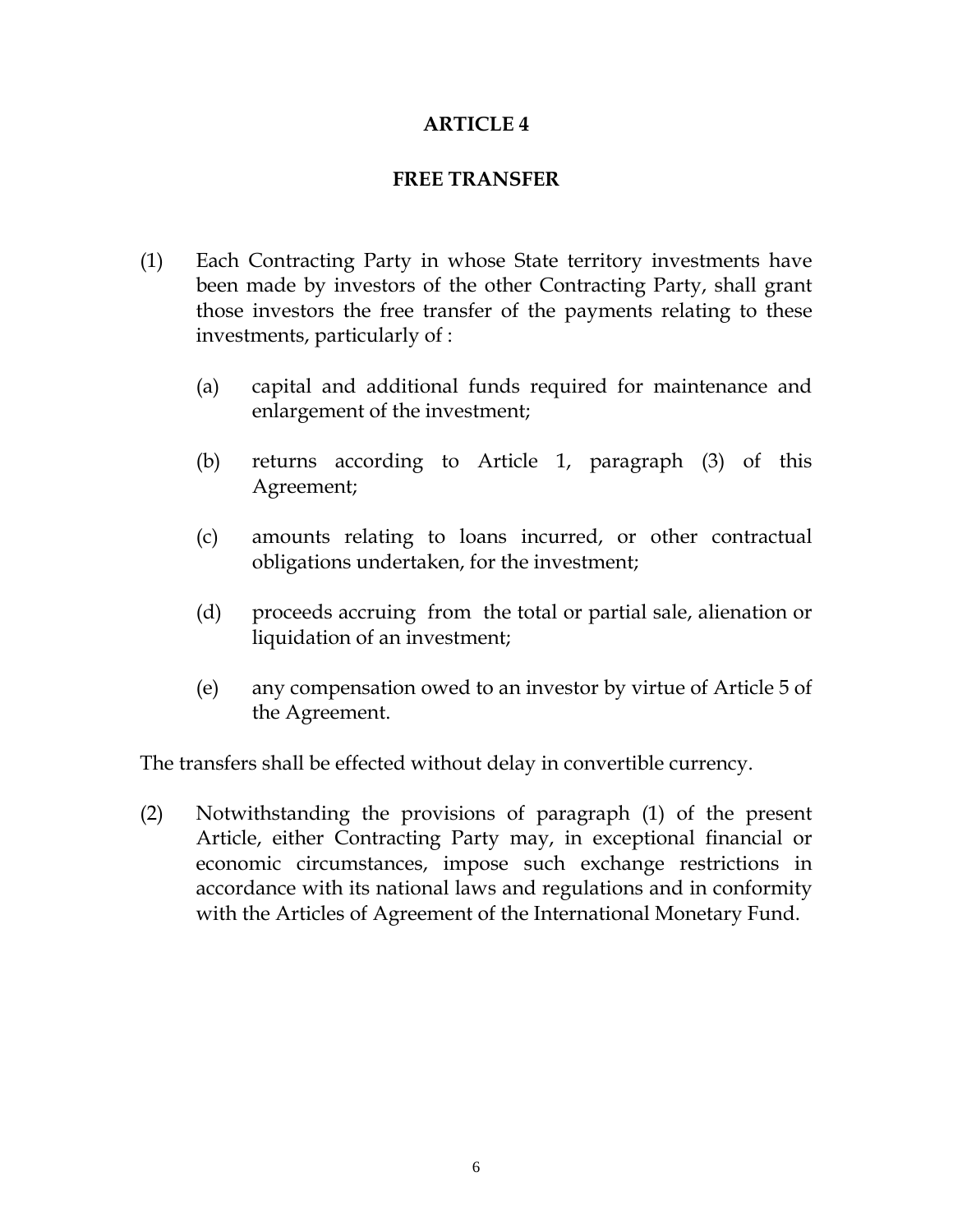(3) Unless otherwise agreed with the investor, transfers shall be made, pursuant to the national laws and regulations in force of the Contracting Party in whose State territory the investment was made, at the market rate of exchange applicable on the date of transfer. In the absence of such a market exchange rate, the rate to be used will be the most recent exchange rate applied to inward investments or the most recent exchange rate for conversion of currencies into Special Drawing Rights, whichever is more favourable to the investor.

#### **ARTICLE 5**

#### **COMPENSATION FOR EXPROPRIATION AND LOSSES**

- (1) Neither of the Contracting Parties shall take, either directly or indirectly, measures of expropriation, nationalization or any other measures having the same nature or the same effect (hereinafter referred to as "expropriation") against investments of investors of the other Contracting Party, unless the measures are taken in the public interest as established by law, on a non-discriminatory basis, and under due process of law, and provided that provisions be made for effective and adequate compensation. The amount of compensation for expropriation, interest included, shall be settled in a convertible currency and paid without delay to the investor entitled thereto. Resulting payments shall be freely and promptly transferable.
- (2) The investor affected by the expropriation shall have a right, under the national law of the expropriating Contracting Party to prompt review, by a court of law or other independent and impartial forum of that Contracting Party of the expropriation case.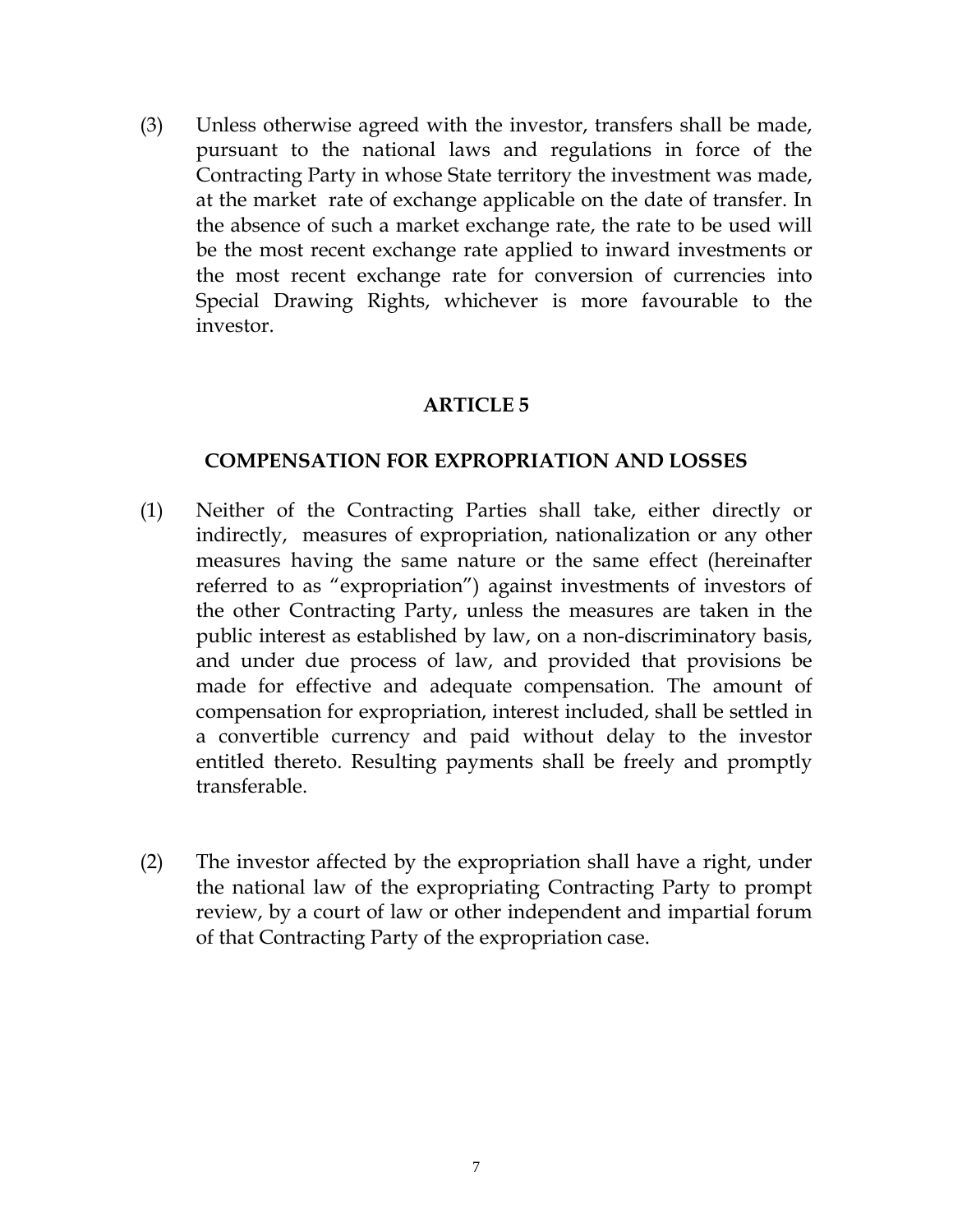(3) The investors of one Contracting Party whose investments have suffered losses due to a war or any other armed conflict, revolution, state of emergency or rebellion, which took place in the State territory of the other Contracting Party shall obtain, from the latter, a treatment in accordance with Article 3, paragraph (2) of this Agreement. They shall, in all events, be entitled to compensation and, if applicable, restitution.

#### **ARTICLE 6**

#### **SCOPE OF APPLICATION**

This Agreement shall apply to investments in the State territory of one Contracting Party, made in accordance with its national laws and regulations, by investors of the other Contracting Party, whether prior to, or after the entry into force of this Agreement. However, the Agreement shall not apply to disputes that have arisen before its entry into force.

#### **ARTICLE 7**

#### **OTHER OBLIGATIONS**

- (1) If the national legislation of either Contracting Party entitles the investments of the investors of the other Contracting Party to treatment more favourable than is provided for by this Agreement, such national legislation shall, to the extent that it is more favourable, prevail over this Agreement.
- (2) Each Contracting Party shall observe any other obligation it has assumed with regard to investments made in its State territory by investors of the other Contracting Party.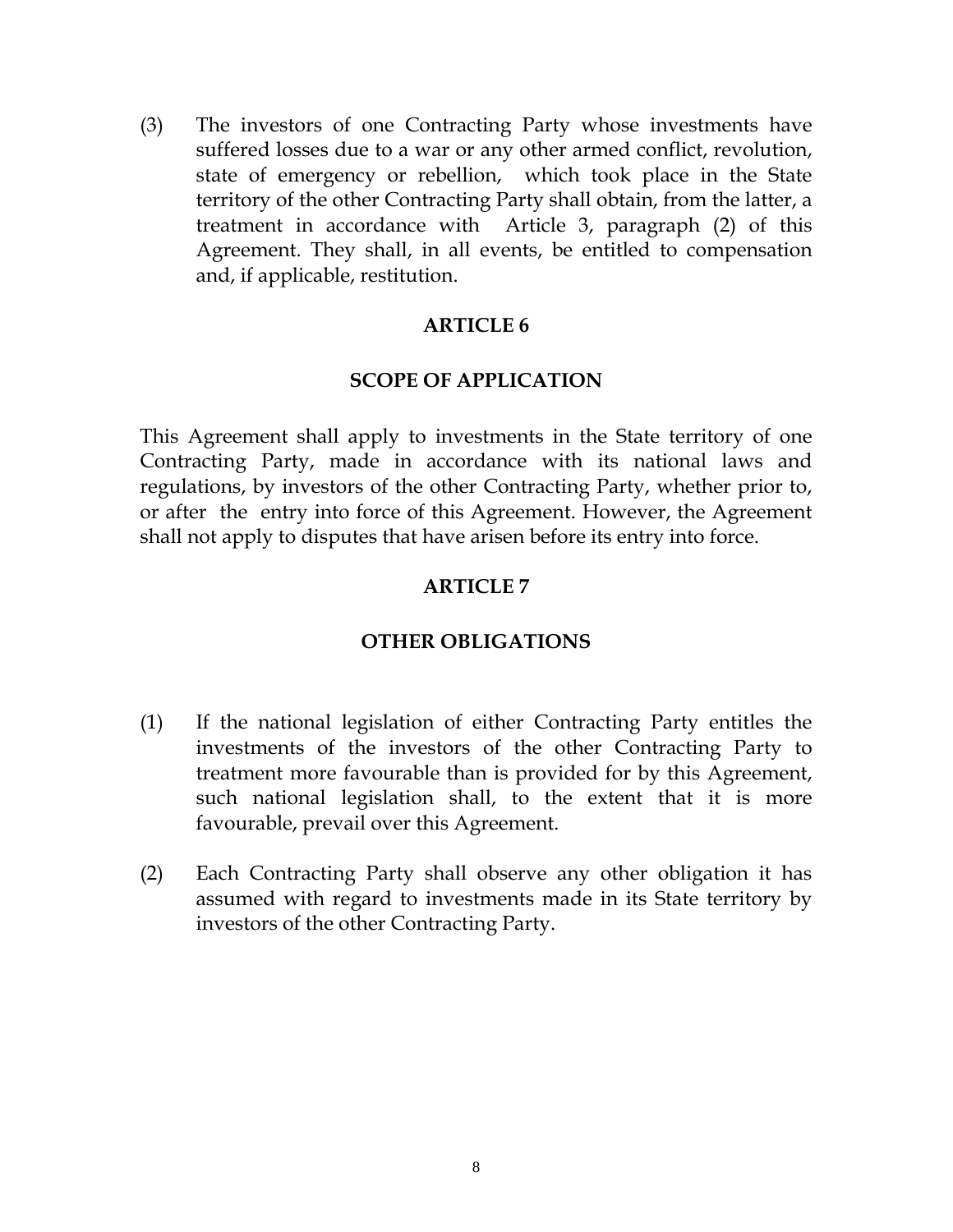#### **PRINCIPLE OF SUBROGATION**

If either Contracting Party or its designated agency makes a payment to one of its investors under any financial guarantee against non-commercial risks it has granted in regard of an investment in the State territory of the other Contracting Party, the latter shall recognize, by virtue of the principle of subrogation , the assignment of any right or title of that investor to the first Contracting Party or its designated agency. The other Contracting Party shall be entitled to set off taxes and other public charges due and payable by the investor.

#### **ARTICLE 9**

### **SETTLEMENT OF DISPUTES BETWEEN A CONTRACTING PARTY AND AN INVESTOR OF THE OTHER CONTRACTING PARTY**

- (1) For the purpose of solving disputes with respect to investments between a Contracting Party and an investor of the other Contracting Party, consultations will take place between the parties concerned, with a view to solving the case, as far as possible, amicably.
- (2) If these consultations do not result in a solution within six months from the date of request for settlement, the investor may submit the dispute, at his choice, for settlement to :
	- (a) the competent court of the Contracting Party in the State territory of which the investment has been made ; or
	- (b) the International Centre for Settlement of Investment Disputes (ICSID) established pursuant to the Convention on the Settlement of Investment Disputes between States and Nationals of other States, done at Washington, on March 18, 1965; or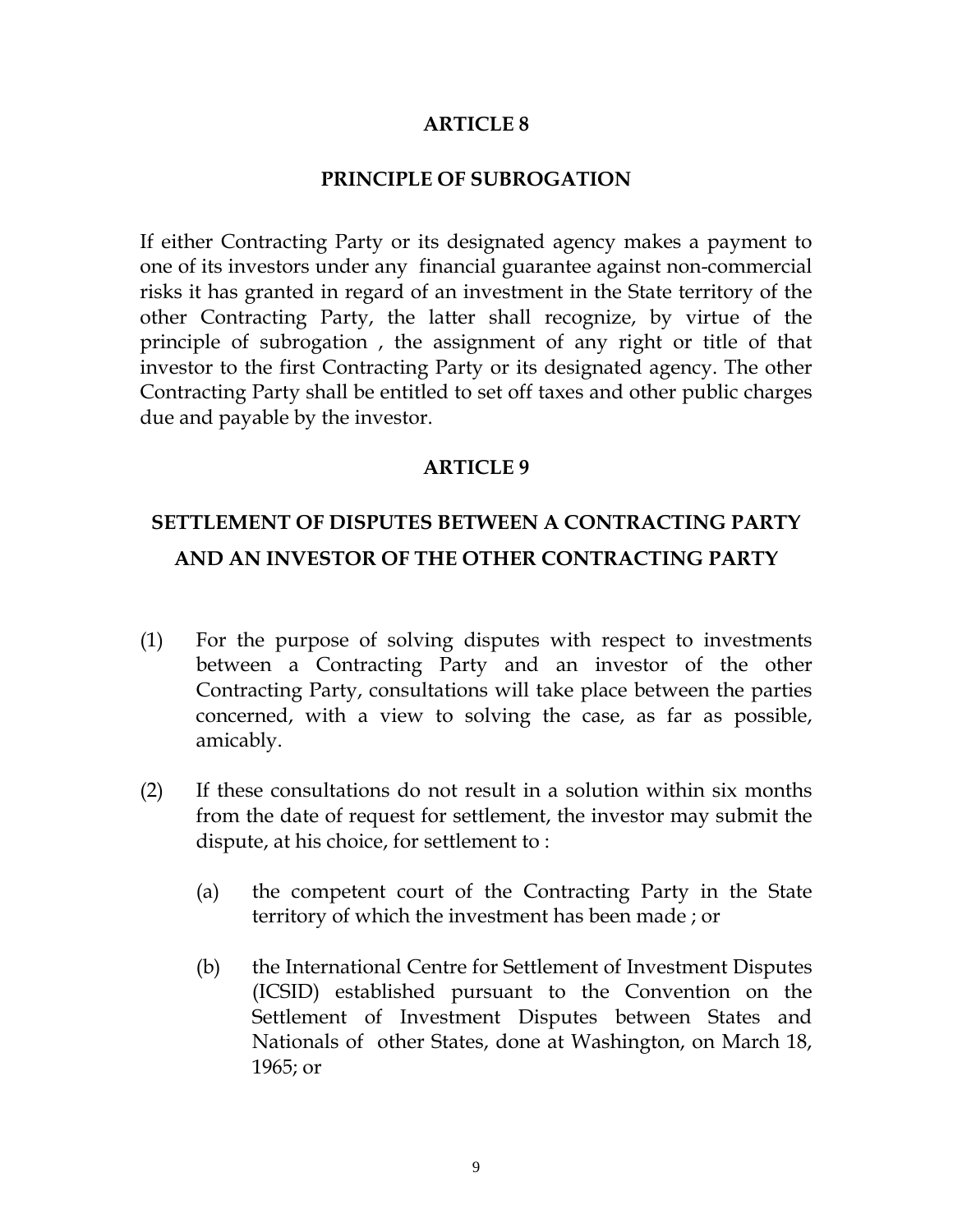- (c) an ad hoc arbitral tribunal which, unless otherwise agreed upon by the parties to the dispute, shall be established under the Arbitration Rules of the United Nations Commission on International Trade Law (UNCITRAL).
- (3) Each Contracting Party hereby consents to the submission of an investment dispute to international conciliation or arbitration.
- (4) The Contracting Party which is a party to the dispute shall, at no time whatsoever during the procedures involving investment disputes, assert as a defence its immunity, or the fact that the investor has received compensation under an insurance contract, covering the whole or part of the incurred damage or loss.

#### **SETTLEMENT OF DISPUTES BETWEEN**

#### **THE CONTRACTING PARTIES**

- (1) Disputes between the Contracting Parties regarding the interpretation or application of the provisions of this Agreement shall be settled through diplomatic channels.
- (2) If both Contracting Parties cannot reach an agreement within six months after the beginning of the dispute between themselves, the dispute shall, upon request of either Contracting Party, be submitted to an arbitral tribunal of three members. Each Contracting Party shall appoint one arbitrator, and these two arbitrators shall nominate a chairman who shall be a citizen of a third State.
- (3) If one of the Contracting Parties has not appointed its arbitrator and has not followed the invitation of the other Contracting Party to make that appointment within two months, the arbitrator shall be appointed upon the request of that Contracting Party by the President of the International Court of Justice.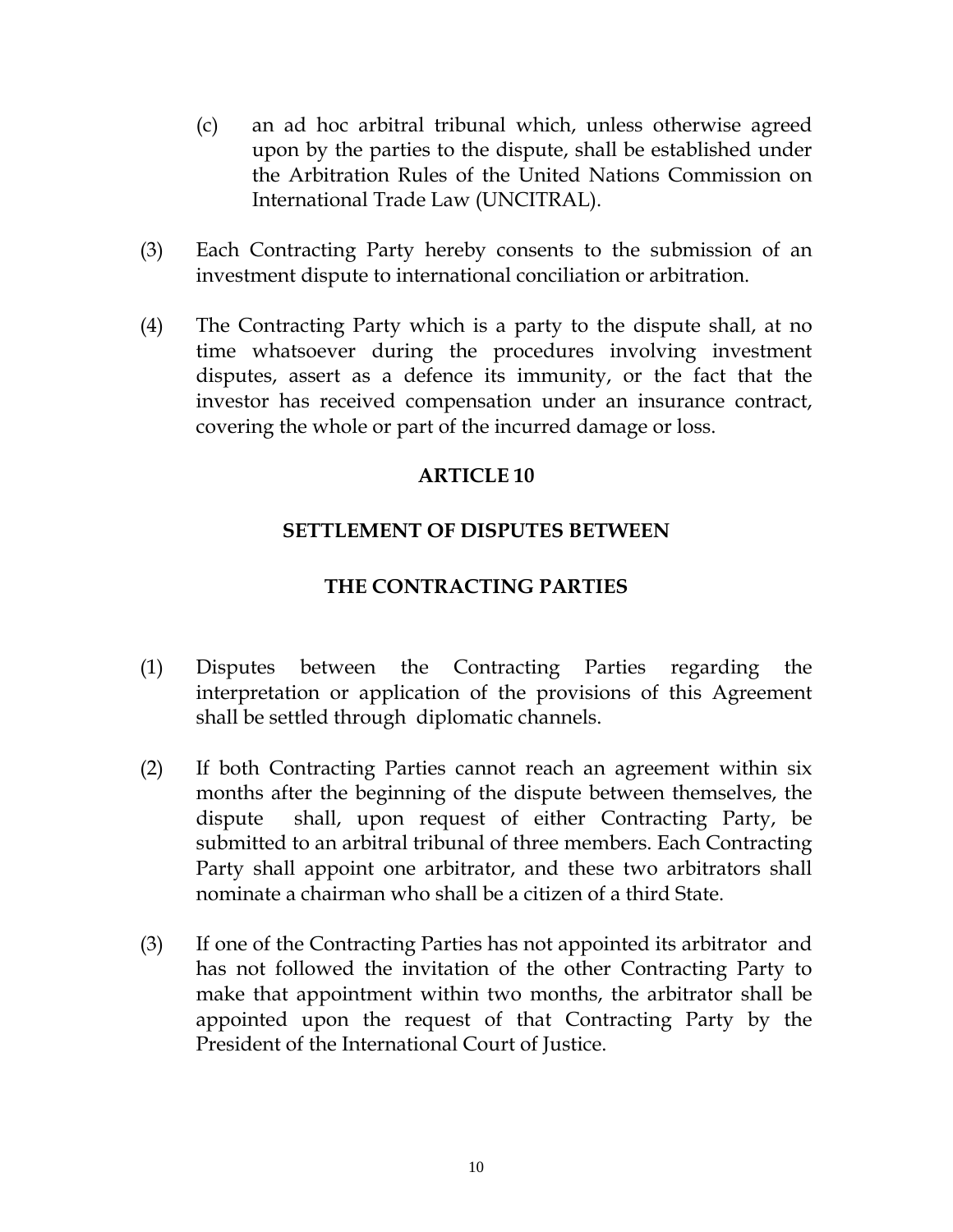- (4) If both arbitrators cannot reach an agreement as concerns the choice of the chairman within two months after their appointment, the latter shall be appointed upon the request of either Contracting Party by the President of the International Court of Justice.
- (5) If, in the cases specified under paragraphs (3) and (4) of this Article, the President of the International Court of Justice is prevented from carrying out the said function or if he is a citizen of either Contracting Party, the appointment shall be made by the Vice-President and if the latter is prevented or if he is a citizen of either Contracting Party, the appointment shall be made by the most senior Judge of the Court who is not a citizen of either Contracting Party.
- (6) Subject to other provisions made by the Contracting Parties, the tribunal shall determine its procedure.
- (7) Each Contracting Party shall bear the cost of the arbitrator it has appointed and of its representation in the arbitral proceedings. The cost of the chairman and the remaining costs shall be borne in equal parts by the Contracting Parties. The tribunal may, however, in its award direct that a higher proportion of costs shall be borne by one of the two Contracting Parties.
- (8) The awards of the tribunal are final and binding for each Contracting Party.

#### **ENTRY INTO FORCE, DURATION AND TERMINATION**

(1) The Contracting Parties shall notify each other promptly of the fulfillment of their legal procedures required for entry into force of this Agreement. The Agreement shall enter into force on the date of the later notification. It shall remain in force for an initial period of fifteen years. Unless official notice of denounciation is given six months before the expiration of this period, the Agreement shall be considered as renewed on the same terms for further periods of fifteen years.